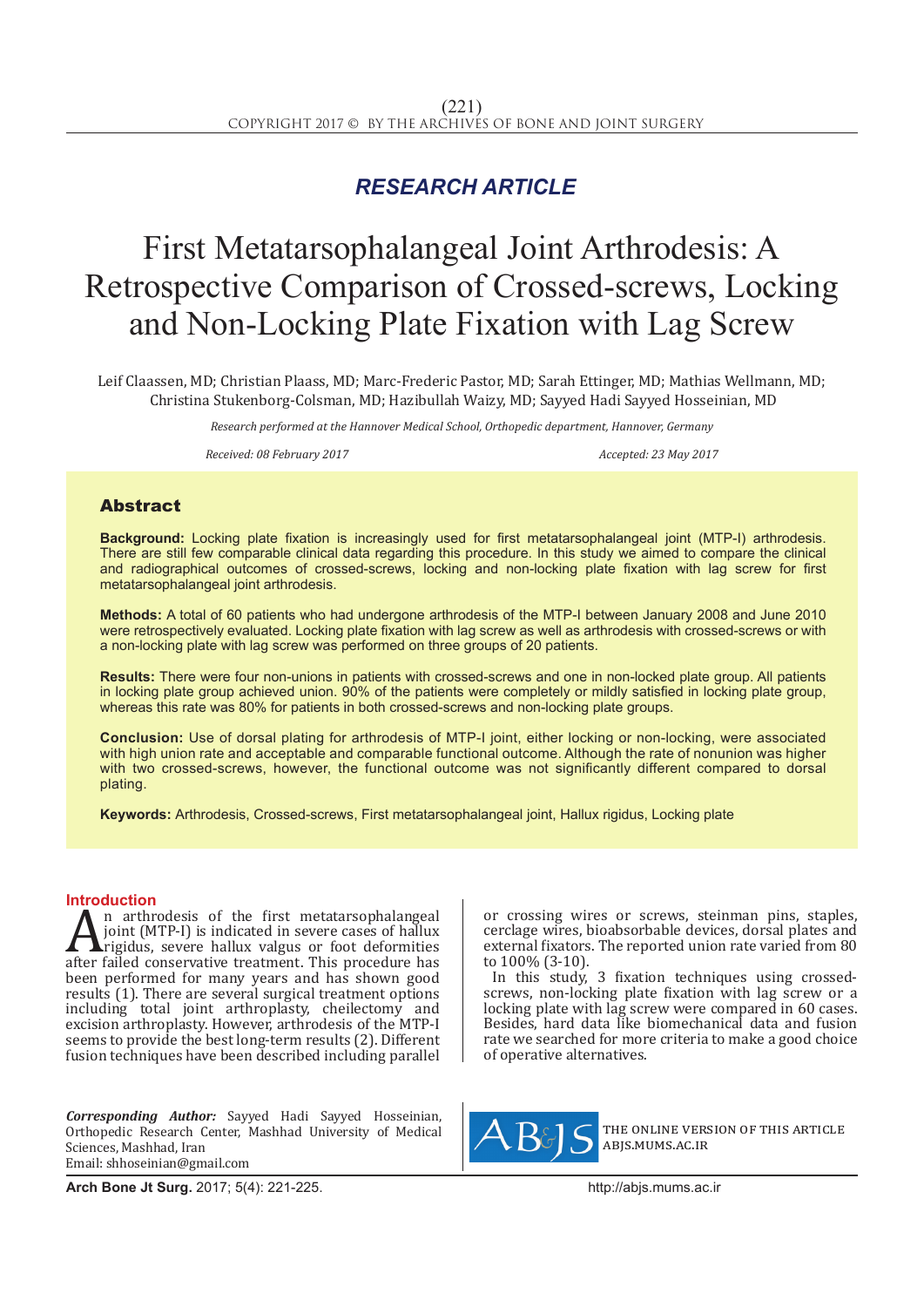#### **Materials and Methods** *Patients*

This study was approved by the institutional ethical committee (Ethical Approval No: 1247-2011). A total of 60 patients who had undergone MTP-I arthrodesis in our institution between January 2008 and June 2010 were enrolled in this comparative study. The operation was performed in cases of symptomatic hallux rigidus with failed conservative therapy. The inclusion criteria included an isolated hallux rigidus with no previous operation at the operated foot. Missing follow up documentation, and further simultaneous operation procedures with or after MTP-I arthrodesis on the same foot were the exclusion criteria. Each group of patients (n=20) underwent MTP-I arthrodesis with either crossedscrews, locking plate fixation with lag screw, or nonlocking plate with lag screw. Patients documents were reviewed retrospectively and the complications including nonunion and wound infection with consecutively performed revision were evaluated. The patients were FIRST METATARSOPHALANGEAL JOINT ARTHRODESIS VIA LOCKING PLATE

contacted by phone at least 18 months after the surgery and asked to answer a questionnaire that was geared to the American Orthopedic Foot and Ankle Society-Hallux Metatarsophalangeal Interphalangeal (AOFAS-HMI) score and adapted by Wassink and colleagues (11).

#### *Operative procedure*

The patients were in supine position with local, spinal or general anesthesia. A straight dorsomedial incision was performed and the capsule was prepared. The arthrotomy was made to inspect the MTP-I. The articulating surfaces and, when indicated, the osteophytes were resected using a sagittal saw. The toe position was adjusted to a slight dorsiflexion and valgus and observed via intraoperative x-ray.

The crossed-screws were placed from medial into the lateroplantar corticalis [Figure 1a]. For the plate with lag screw procedures the lag screw was first inserted from proximal medial to distal lateral. Consecutively the plate was placed dorsally [Figure 1b and c]. The wound was



a) Crossed-screws



b) Nonlocking plate



c) Locking plate **Figure 1. Postoperative X-rays of each operation procedure.**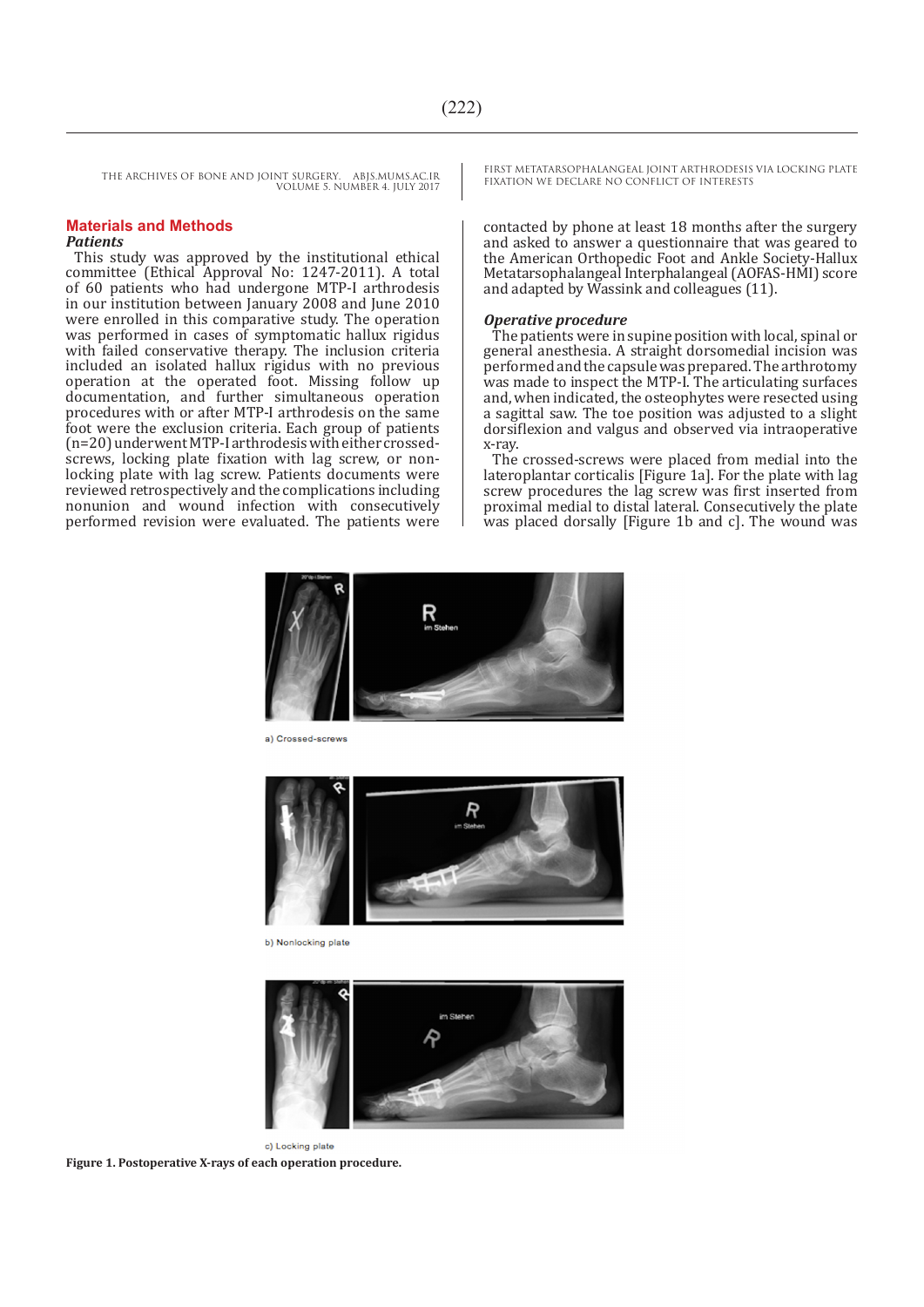closed in layers and a bandage was applied. Patients were mobilized in a shoe with a stiff sole (Verbandschuh, Darco International Inc., Huntington, WV) with full weight bearing.

#### *Radiological examinations*

Pre- and postoperative x-ray examinations with image acquisition in dorsoplantar and lateral direction with full weight bearing were performed for all patients. Postoperative x-rays were performed 12 weeks after the operation to evaluate bone fusion. Additionally, the metatarsophalangeal angle, the intermetatarsal angle I/ II and the angle from metatarsal I to the axis of IP joint axis were analyzed. The lateral metatarsophalangeal angle was estimated in lateral view.

#### *Statistical analysis*

Data collection and analysis were performed with GraphPad Prism 5 (GraphPad Software, Inc., La Jolla, CA 92037). The radiological assessment values were expressed as mean and 95% confidence interval (CI). The statistical analysis of data on interval scale (Radiologic parameters) was performed using an unpaired twosided Student t-test. The ordinal data (limitation, pain, satisfaction, and questionnaire) were analyzed using the Mann-Whitney-Test. Statistical significance was defined as a *P<0.05*.

#### **Results**

All contacted patients were willing to answer the questionnaire and hence were included in the study. The patients demographic data are summarized in Table 1. Of a total 60 patients, 55 united within 12 weeks. Five nonunion (8.3%) caseswere observed, four of whom were operated with crossed-screws, and one with a non-locking plate. All five patients with non-union received a second re-arthrodesis operation. Wound infection occurred in one patient, and one patient developed a suture dehiscence with consecutively revisions performed in both cases (revision rate except re-arthrodesis 3.3%). No further complications occurred.

The overall satisfaction rate was 83%, where 90% of the patients were completely or mildly

satisfied in locking plate group, and 80% in both crossed-screws and non-locking groups. Wearing normal shoes was possible in 35% of patients in crossed-screws, 45% in locking plate cases and 50% in non-locking FIRST METATARSOPHALANGEAL JOINT ARTHRODESIS VIA LOCKING PLATE

group. Complete pain-free foot was reported in 45% in crossed screws group, 55% in locking plate and 50% in non-locking plate group [Table 2].

#### *Radiological evaluation*

In the anterior posterior direction the angle between the metatarsal I and the proximal phalanx (Halux valgus angle) was  $19.1^{\circ}$  (95% CI, 13.0-25.1) for crossed-screws, 12.2<sup>0</sup> (95% CI, 7.3-17.0) for nonlocking plate, and  $11.0^{\circ}$ (95% CI, 7.8-14.3) for locking plate. The angles between the metatarsal I and II (Intermetatarsal angle) were  $8.8^\circ$  $(95\% \text{ CI}, 7.5-10.0), 8.5^{\circ}$  (95% CI, 6.2-10.2) and 7.6<sup>o</sup> (95%) CI, 5.8-9.5), respectively. In the lateral view, the angles between metatarsal I and the proximal phalanx was  $26.5^{\circ}$  $(95\% \text{ CI}, 22.6-30.3)$  for crossing screws ,  $23.8^{\circ}$  (95%) CI, 20.7-27) for nonlocking plate, and  $23.0^\circ$  for locking plate (95% CI, 19.4-26.6), respectively. no significant differences was detected among the available patients (*P>0.05*).

#### **Discussion**

MTP-I fusion is indicated for severe cases of hallux rigidus (12). Locking plates have been increasingly used for MTP-I fusion due to their growing success. In the present study, we have compared this technique with two other widely used fusion techniques, the non-locking plate with lag screw and crossed-screws.

Limited number of patients, the retrospective design, and lack of a clinical follow-up examination were the limitations of this study. Nevertheless, the number of fusions, the comparison between the three procedures, and high number of satisfied patients were the strength points of our study.

The published results about mechanical superiority of different devices used for MTP1 fusion are ambiguous. A previous cadaveric study showed that locking plates were significantly stiffer than non-locking plates; however, a biomechanical study demonstrated that locking plate is inferior compared to nonlocking plate fixation in cases of MTP-I fusion (13, 14). Clinical studies have also yielded in contraversial results. While a higher nonunion rate with titanium locked plates (17.2%) was reported in comparison with nonlocked stainless steel plates (11.7%); a different study reported a nonunion rate of only 2% with titanium hybrid-locking plates (15, 16). The nonunion rate in the current study was overally 8.3%, while, no nonunions were seen in the locking plate group. A possible reason

| Table 1. Patients Demographic Data |                |               |                   |  |  |  |
|------------------------------------|----------------|---------------|-------------------|--|--|--|
|                                    | Crossed-screws | Locking plate | Non-locking plate |  |  |  |
| <b>Total Number</b>                | 20             | 20            | 20                |  |  |  |
| Age (Range)                        | 65 (49-85)     | $60(30-83)$   | 63 (50-72)        |  |  |  |
| Sex (Female/Male)                  | 15/5           | 13/7          | 13/7              |  |  |  |
| <b>Foot Side (Right/Left)</b>      | 13/7           | 12/8          | 13/7              |  |  |  |
| Follow-up (months (Range))         | 27 (19-37)     | $25(18-30)$   | 32 (17-39)        |  |  |  |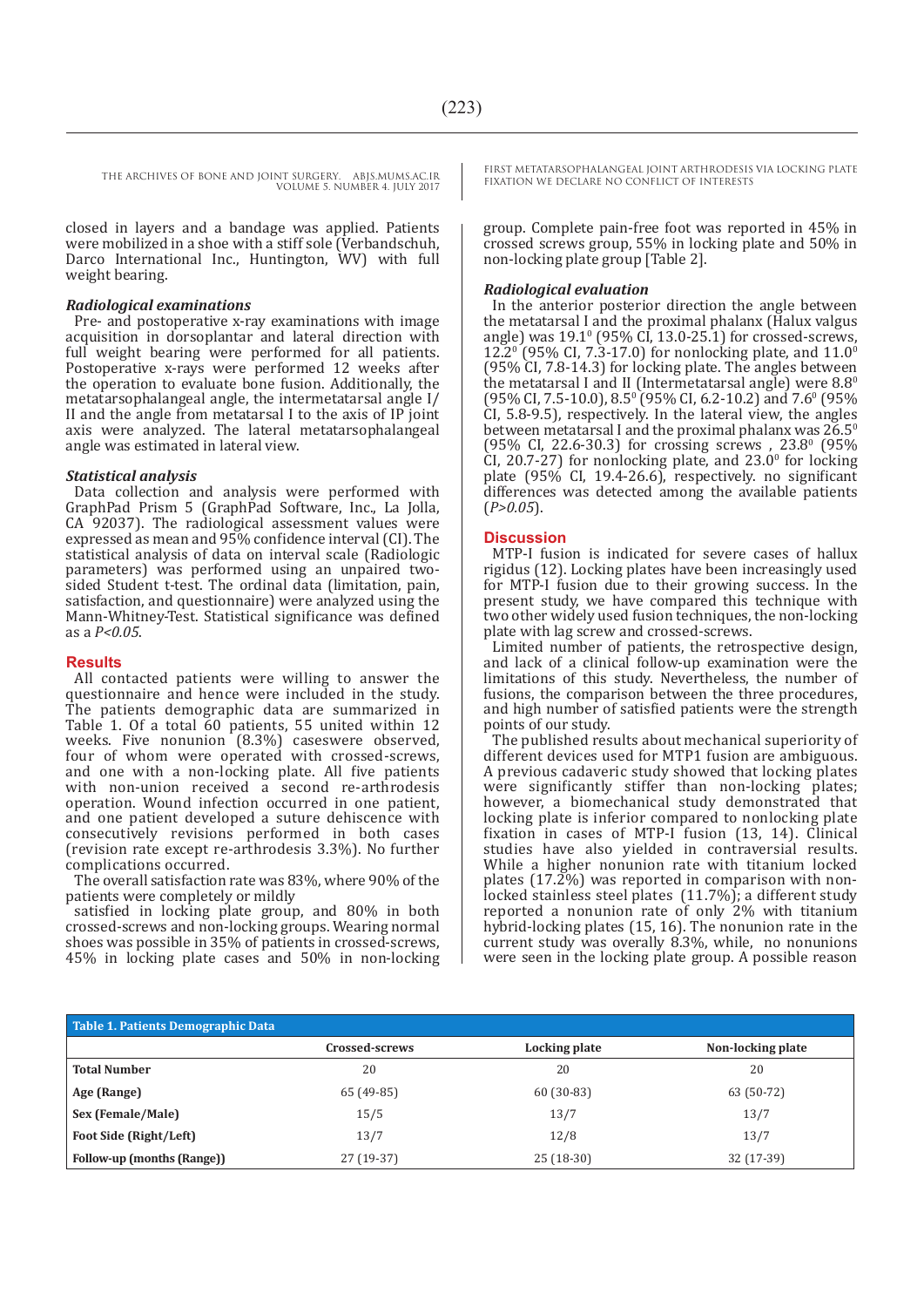FIRST METATARSOPHALANGEAL JOINT ARTHRODESIS VIA LOCKING PLATE

| Table 2. Frequency of answers given in the questionnaire |                               |                                          |                                                |                                             |  |  |
|----------------------------------------------------------|-------------------------------|------------------------------------------|------------------------------------------------|---------------------------------------------|--|--|
|                                                          |                               | Crossed-screws<br>Number of patients (%) | <b>Locking plate</b><br>Number of patients (%) | Non-locking plate<br>Number of patients (%) |  |  |
| Swelling of the<br>great toe                             | No. none                      | 13 (65%)                                 | 12 (60%)                                       | 13 (65%)                                    |  |  |
|                                                          | Sometimes                     | 5(25%)                                   | 5(25%)                                         | $6(30\%)$                                   |  |  |
|                                                          | Daily                         | $2(10\%)$                                | 3(15%)                                         | 1(5%)                                       |  |  |
|                                                          | Always                        | $0(0\%)$                                 | $0(0\%)$                                       | $0(0\%)$                                    |  |  |
| <b>Great toe touch</b><br>the ground                     | Yes                           | 11 (55%)                                 | 14 (70%)                                       | 9(45%)                                      |  |  |
|                                                          | Not quite                     | 7(35%)                                   | 4 (20%)                                        | 7 (35%)                                     |  |  |
|                                                          | N <sub>0</sub>                | $2(10\%)$                                | 1(5%)                                          | 3(15%)                                      |  |  |
|                                                          | Sticking up                   | $0(0\%)$                                 | 1(5%)                                          | 1(5%)                                       |  |  |
| <b>Shoes</b>                                             | Normal shoes                  | 7(35%)                                   | 9(45%)                                         | 10 (50%)                                    |  |  |
|                                                          | Normal shoes with insoles     | 11 (55%)                                 | 7(35%)                                         | 6 (30%)                                     |  |  |
|                                                          | Normal shoes with push of aid | $2(10\%)$                                | 3(15%)                                         | $2(10\%)$                                   |  |  |
|                                                          | Orthopedic shoes              | $0(0\%)$                                 | 1(5%)                                          | $2(10\%)$                                   |  |  |
| <b>Resolving of</b><br>problems                          | Yes                           | 14 (70%)                                 | 18 (90%)                                       | 19 (95%)                                    |  |  |
|                                                          | Not quite                     | 5(25%)                                   | $2(10\%)$                                      | $0(0\%)$                                    |  |  |
|                                                          | No                            | 1(5%)                                    | $0(0\%)$                                       | 1(5%)                                       |  |  |
| <b>Having surgery</b><br>again                           | Yes                           | 16 (80%)                                 | 17 (85%)                                       | 16 (80%)                                    |  |  |
|                                                          | No                            | 4(20%)                                   | 3(15%)                                         | 4(20%)                                      |  |  |
| <b>Further</b><br>surgery                                | Yes                           | 4(20%)                                   | 1(5%)                                          | $2(10\%)$                                   |  |  |
|                                                          | No                            | 16 (80%)                                 | 19 (95%)                                       | 18 (90%)                                    |  |  |

could be that placing the plates in the previous study was followed by the lag screws, while, we did it conversely (15). Initial application of the lag screw enables reaching the compression and stabilizing the position with the locking plate.

No significant differences in complication rate, union rate and postoperative pain level were reported between the locking and non-locking plates; similarly, although we had one case of nonunion in the non-locking plate group, this was not statistically significant compared to the locking plate group (17).

The higher nonunion rate in the crossed-screws group (20%) compared to both plate groups is noticeable and can be attributed to the less stable construct produced by crossed screws in arthrodesis site (7, 10).

No significant differences in AOFAS score, overall satisfaction rate, ability to wear normal shoes, and limitation of activities between three groups was found.

Use of dorsal plating, either locking or non-locking, for MTP-I joint arthrodesis were associated with high union rate and acceptable and comparable functional outcomes. Although nonunion rate was high using two crossed screws, however, the functional outcomes were not significantly different compared to dorsal plating.

Authors declare no conflict of interests regarding this

work.

Authors received no financial support for the research, authorship, and/or publication of this article.

Leif Claassen MD Christian Plaass MD Marc-Frederic Pastor MD Sarah Ettinger MD Mathias Wellmann MD Christina Stukenborg-Colsman MD Hannover Medical School, Orthopedic Department, Hannover, Germany

Hazibullah Waizy MD Hessing Foundation, Clinic for Foot and Ankle Surgery, Augsburg, Germany

Sayyed Hadi Sayyed Hosseinian MD Orthopedic Research Center, Shahid Kamyab Hospital, Mashhad University of Medical Sciences, Mashhad, Iran